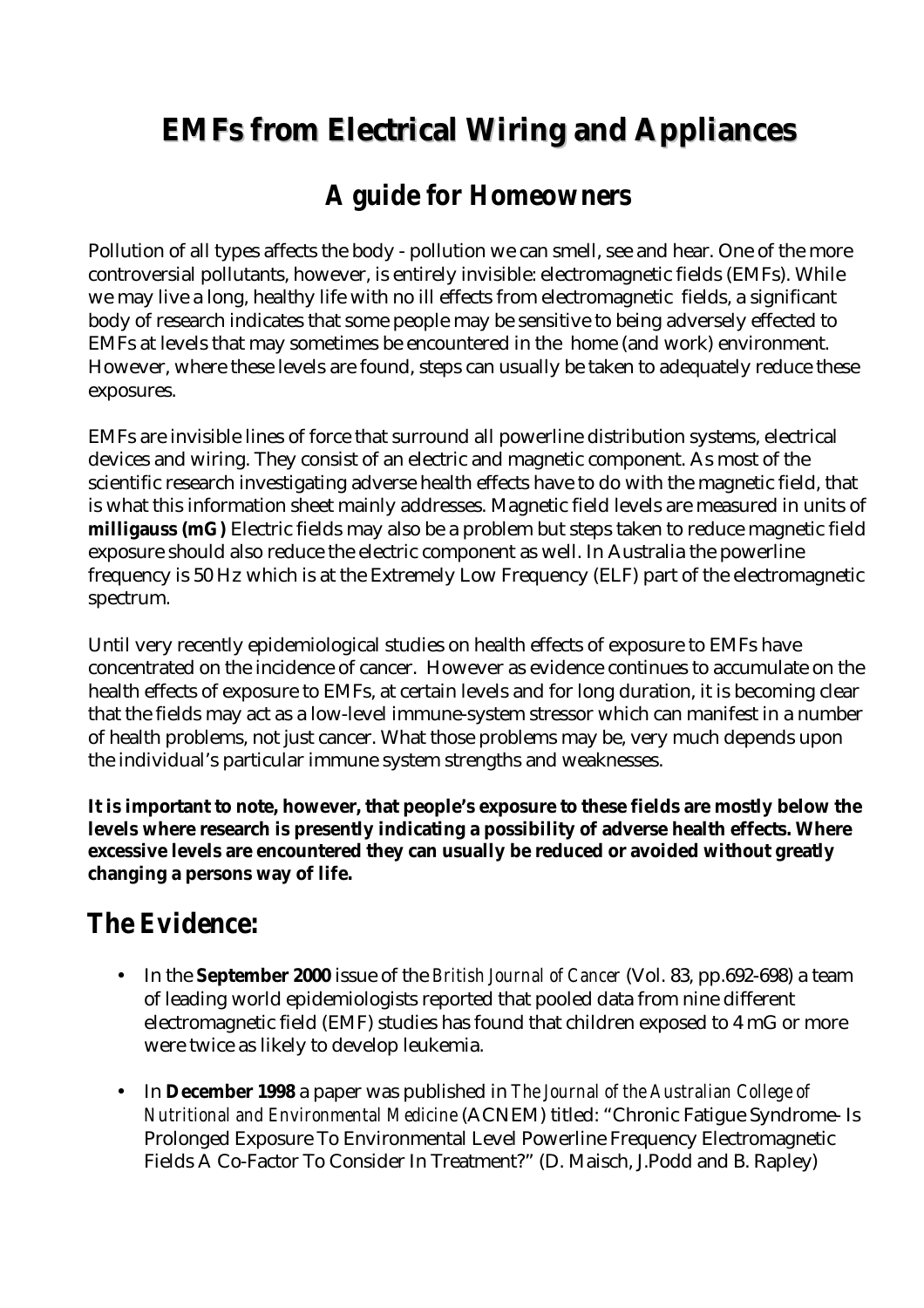This paper examined the illness commonly known as Chronic Fatigue Syndrome (CFS) . The authors detail evidence that this condition is associated with a persistent, low level imparement of the immune system which may be caused by many possible factors. They then examine evidence of a link between impairment of immune system function and prolonged low-level exposure to EMFs and suggest that this may be a co-factor in some cases of CFS. The paper concludes that existing evidence indicates that exposure to environmental level 50 - 60 Hz EMFs may be an immune system stressor with the potential to cause hormone disruption and changes at a cellular level.

• In **April 2002** the above researchers conducted a clinical study of 49 subjects suffering CF and CFS who were exposed to varying levels of magnetic fields in their homes. Out of the 49 subjects 14 had prolonged EMF exposures over a benchmark level of 2 milliGauss (mG). Three people from this group were excluded from analysis as they failed to meet the criteria for the study. This left 11 subjects in Group A (high exposure with an average exposure of 7.1 mG). The low exposure Group B (34 subjects) had an average of 0.67 mG.

Exposures were reduced to below the 2 mG benchmark level for Group A and no intervention was done for Group B. Both groups were monitored for 6 months for changes in health status. Group A reported a 55% definite improvement in health while group B reported a 14% improvement in health. Clearly indicating that excessive EMF exposure was a factor in their condition. The results of this study was published in the April 2002 journal of the Australasian College of Nutritional and Environmental Medicine.

- On **June 24, 1998** a 30 member working group of scientists assembled by the U.S. National Institute of Environmental Health Sciences (NIEHS) voted 19 to 9 in favor of categorizing powerline frequency electromagnetic fields (EMFs), such as those from electrical wiring and appliances, as a possible Group 2B carcinogen.
- A **1998** study by Bonhomme-Faivre et al. found evidence that chronic human exposure to environmental low frequency EMFs "can cause neurovegetative, hematological and immunological disorders". Specifically they found that a group of workers who were exposed to magnetic fields ranging from 0.9 mG to 66 mG had significantly lower lymphocyte counts than a similar control group not exposed to these levels. The exposed group also reported significantly more occurrence of subjective conditions mental and physical fatigue, depression, melancholy, irritability, fainting and diminished libido - than did the control group. Of particular interest with this study were two workers who had exposures from 3 mG to 66 mG and worked full-time above transformers. Both were found to have depressed lymphocyte levels which quickly returned to normal when they stopped working in that area.
- On **November 18, 1997** an international panel of scientists at the U.S. Etiology Working Group of the National Action Plan on Breast Cancer in Washington D.C. announced that electromagnetic fields may be considered a potential risk factor for breast cancer, based on existing scientific evidence.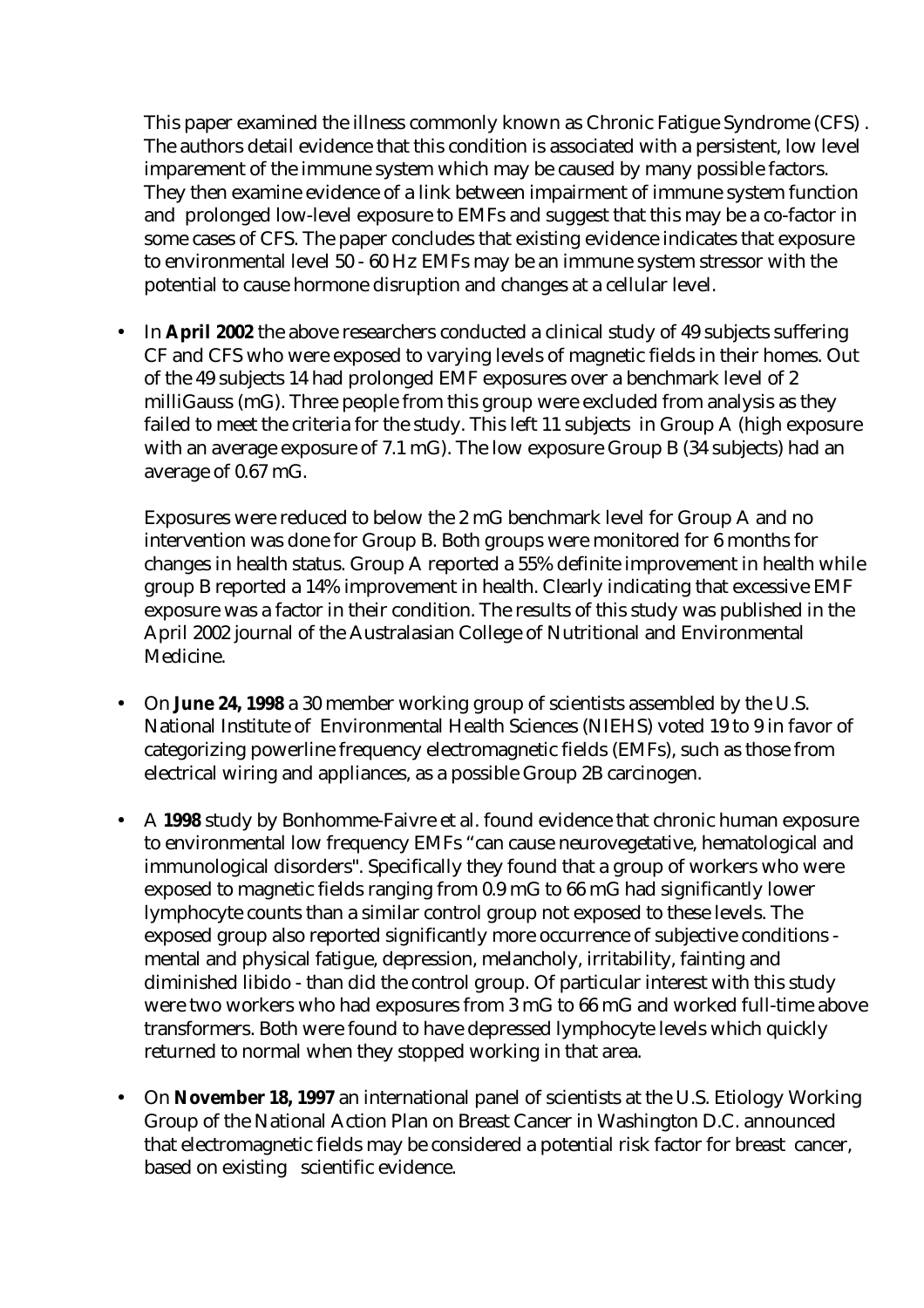- On **July 3, 1997** the U.S. National Cancer Institute (NCI) published a study in the *New England Journal of Medicine* of powerline frequency EMFs and childhood leukemia which found a statistically significant increase in childhood cancer in children exposed to magnetic fields in excess of 3 mG.
- In **June of 1997** at the *Second World Congress for Electricity and Magnetism in Biology and Medicine*, held in Bologna, Italy, a research paper by Beale et al. (1997) examined eight immune-related and chronic illnesses (variables) in a group of 560 adults living near extra high voltage transmission lines in Auckland New Zealand. Using a design to examine the dose-response relationship between EMF exposure of adults in their homes and prevalence of these illnesses, five of the eight health variables showed a linear dose-response relationship with exposure. The authors concluded that, "The results are consistent with a possible adverse effect of environmental magnetic field exposure on immune-related and other illnesses".
- In **August 1995** a draft report of the U.S. National Council on Radiation Protection and Measurements (NCRP) was leaked to the New York publication *Microwave News.* The 800 page document recommended drastically reducing the current allowable powerline frequency exposure levels from 1000 milligauss (mG) to **2 mG**. The scientific committee found that; "In key areas of bio-electromagnetic research, findings are sufficiently consistent and form a sufficiently coherent picture to suggest plausible connections between ELF EMF exposures and disruption of normal biological processes, in ways meriting detailed examination of potential implications in human health."

From studies on humans the committee cited evidence for a link between EMFs and "neuroendocrine and autonomic responses which, separately or collectively, may have pathophysiological implications" and "neurochemical, physiological, behavioural and chronobiological responses with implications for development of the nervous system."

From laboratory studies the committee noted that EMFs "alter gene transcriptional processes, the natural defense response of T-lymphocytes and other cellular processes".... and "affect neuroendocrine and psychosexual responses".

According to the Committee, problematic sources of ELF EMFs include local electrical distribution systems as well as high voltage power transmission systems. Particular appliances, including electric blankets and video display units also rate highly as problem sources along with "various occupational environments".

#### **The NCRP committee report stated that the evidence points to human health hazards in everyday exposures to EMFs, particularly magnetic fields exceeding 2 mG .**

According to the committee:

"..there is an implication that a significant proportion of the world's population may be subjected to a low level of risk, but a risk factor with significant societal consequences, by reason of its pervasive nature and the serious consequences for affected individuals."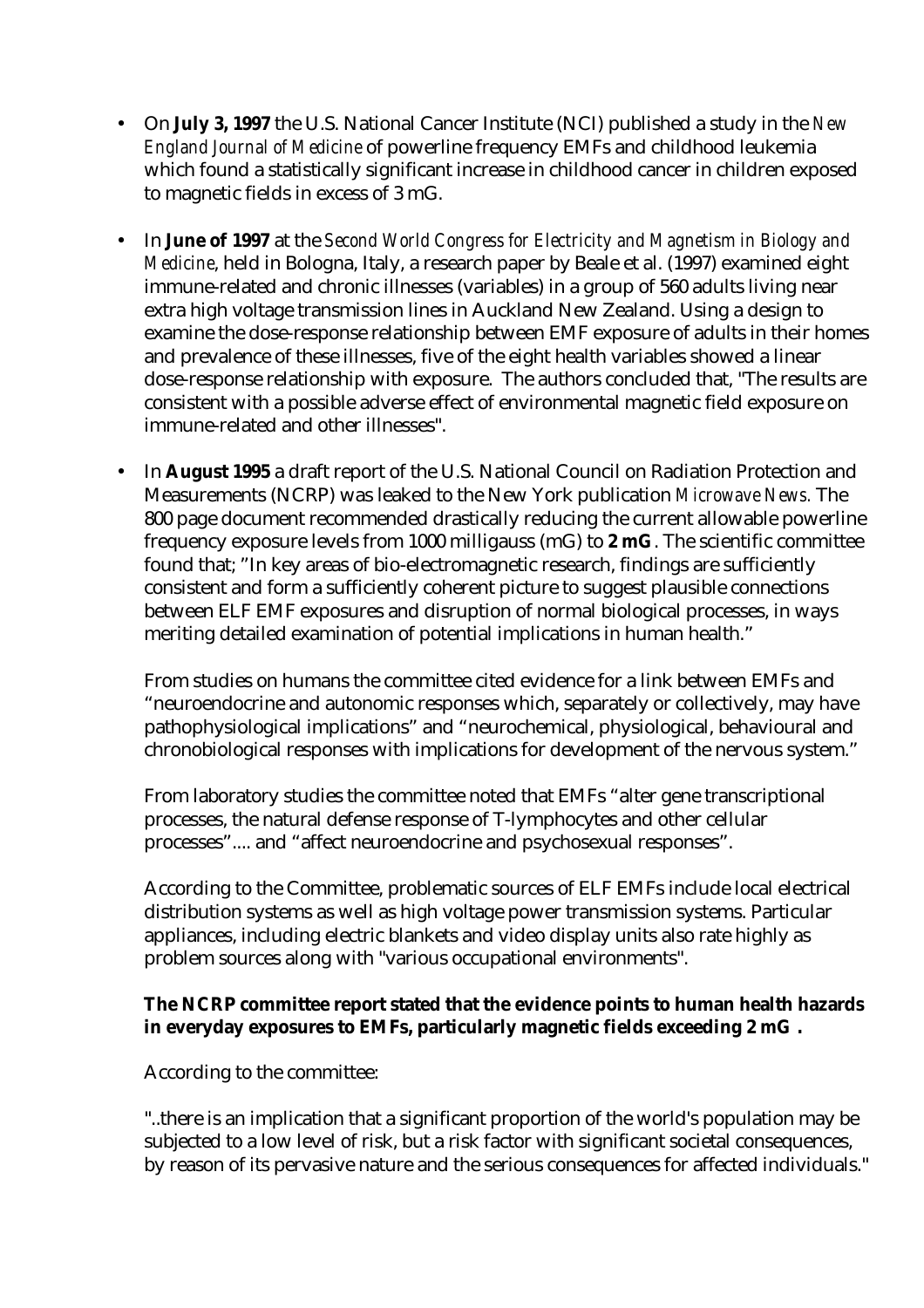### *What EMF levels are "safe"?*

The question of what is a "safe"level is not as simple as it first appears. Overall the evidence indicates that **prolonged** exposure to levels in the order of **2 to 12 mG+** are implicated with adverse health effects, such as cancer and possible immune system effects. People living in homes with levels in excess of 2 mG should seek ways to reduce these exposures to below the 2 mG level. However research has found that the average EMF levels in Australian homes are well below these levels.

A previous *Emfacts* survey of 33 suburban Melbourne homes found that average home exposures from that group were in the order of **0.5 to 0.7 mG.** Extensive surveys in the USA found that in some 98% of U.S. homes, the average strength of magnetic fields ranges from **0.5 to 0.9 mG**. Though this indicates that most homes have an adequate margin of safety there are specific areas of concern where people may be exposed to significant EMFs without realizing. This paper attempts to address those concerns and advises on ways to reduce these exposures as a precautionary approach.

### *What to look for in the home:*

#### **1) Is Proximity to Powerlines a Problem?**

In a 1997 residential survey conducted in Melbourne for a group of 33 people, the contribution to household magnetic field levels from external sources, such as powerlines, was very low. However the time-of-day of measurements may have resulted in lower levels than may be found at other times. Research looking at the incidence of cancer and proximity to powerlines has shown that in many cases the fields within the homes were higher from local sources, such as Electrical currents on metal water pipes than the outside fields from the nearby powerlines. The only way to determine possible problems with nearby powerlines is to have the levels measured by a qualified technician.

#### **2) Electrical currents on metal water pipes**

Research over the last few years has found that high 50 or 60 Hz magnetic fields can be generated in buildings due to electrical current flow on copper and steel water pipes, earth wires and neutral lines. One landmark study by Wertheimer et al (1995) titled: "Childhood Cancer in Relation to Indicators of Magnetic Fields From Ground Current Sources" concluded that, "The associations of cancer with conductive plumbing . . . suggest that cancer risk is increased among persons with elevated magnetic field exposure from residential ground currents.".

In simple terms, it is not uncommon for an electrical current to flow from the neutral line through the earth wire, then through the electrically conductive metal water pipe, because this route offers the path of least resistance back to the supply transformer. As a result high fields can be generated in the building. This problem can usually be corrected easily by placing a two metre length of gray poly water pipe in the water line between where the metal water pipe is bonded by an earth wire to the house earth spike and the water meter. This acts to isolate the metal piping from any electrical current flow. This work must be carried out by a licensed plumber. It should be a building requirement that all homes which have a metal pipe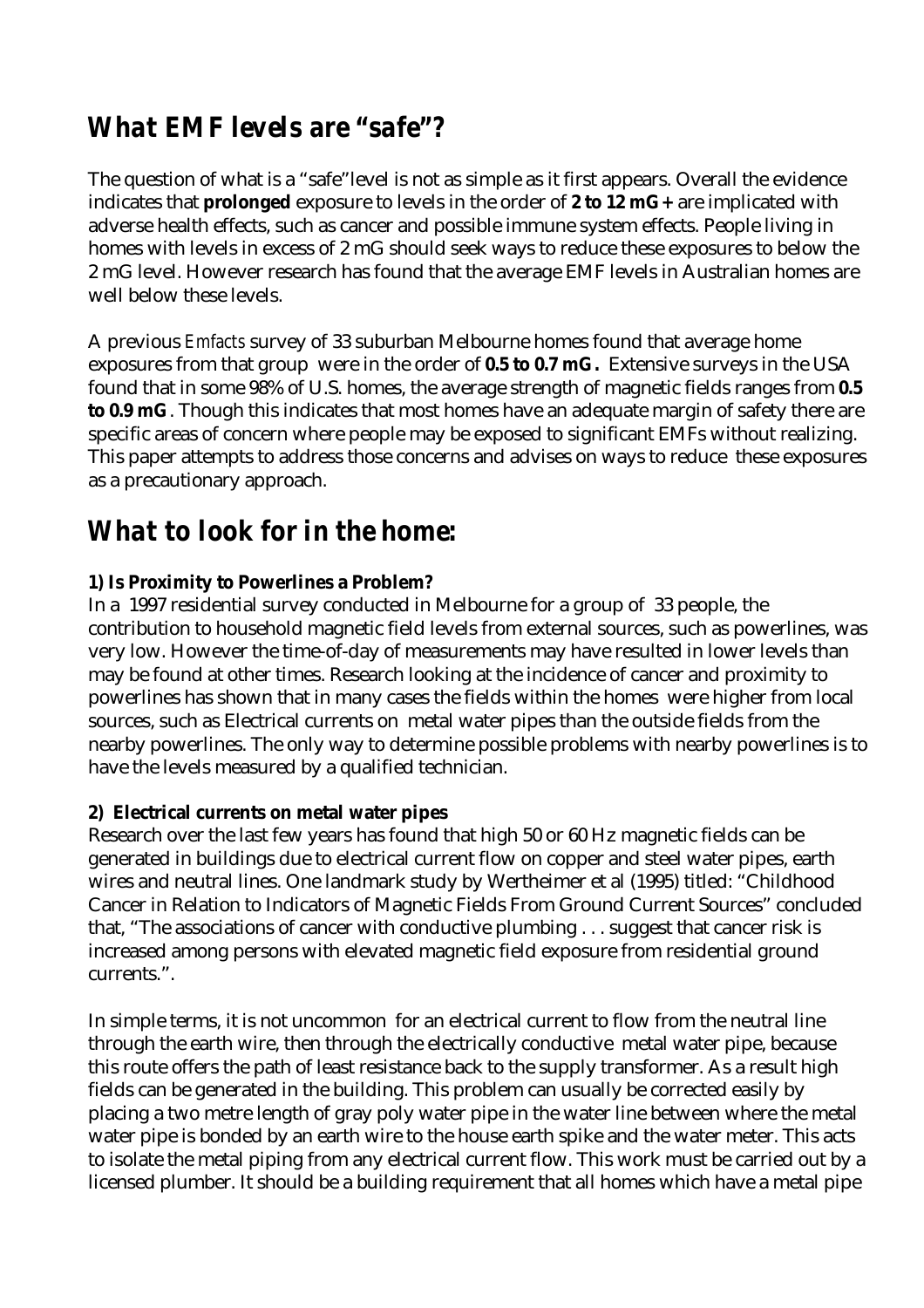water system be electrically isolated from the street water mains. A detailed report specifically on this problem is available from *Emfacts.*

#### **3) In-Floor Electrical Heating**

This type of heating, where energized electrical wiring is embedded in the concrete floor is of special concern. When turned on the fields can be in the order of 100+ mG at the floor and 30+ mG at waist height. It is advisable to turn off particular rooms when spending time in them. Hazardous to small children who may spend much of their day playing on the floor.

#### **4) Electrical Appliances**

We usually spend many hours per week in close proximity to various electrical appliances, both at home and work. While individual exposures may not be a problem, the accumulated weekly total exposure may be significant. The following chart gives an indication of emissions from everyday appliances. Generally, with the exception of the microwave oven, at a distance of one metre from the appliance no discernible fields are present. Just increasing your 'safe' distance may greatly reduce your cumulative exposure.

| <b>Appliance</b>      | <b>Distance from appliance</b> |             |             |
|-----------------------|--------------------------------|-------------|-------------|
|                       | 10cm                           | <b>30cm</b> | <b>50cm</b> |
| <b>Hair Dryer</b>     | 185                            | 10          | 4.6         |
| <b>Dishwasher</b>     | 24                             | 4.8         | 1.8         |
| Iron                  | 20                             | 3           | nil         |
| Vacuum Cleaner        | 45                             | 9           | 2.6         |
| Photocopier           | 27                             | 6           | 2.1         |
| <b>Colour TV</b>      | 20                             | 6.2         | 2.2         |
| Computer monitor      | 4.9                            | 2.1         | 0.6         |
| <b>Microwave Oven</b> | 120                            | 24          | 12          |
| Bedside clock radio   | 140                            | 4.6         | 1.4         |
| Juicer                | 700                            | 2.3         | 0.9         |
| Electric range        | 11.5                           | 2.2         | 0.7         |
| Washing machine       | 12.3                           | 8.2         | 5.4         |
| Sewing machine        | 23                             | 3.5         | 1.2         |
| Juicing machine       | 220                            | 12.8        | 6.6         |

#### **Sample of Magnetic Fields for Common Appliances\* (in milligauss units)**

**\***Fields vary widely according to manufacturer and depends upon how the appliance is wired. Some appliances give off EMFs even when switched off at its internal switch but still plugged into the energized power point. Such appliances need to be switched off at the wall, or unplugged, to remove the fields.

#### **5) Nightime exposures & Electric Blanket Use**

Electric blankets are perfectly safe for warming the bed but should be turned off before sleeping. This is because the magnetic fields emitted by an energised electric blanket are well over the 2 mG level.